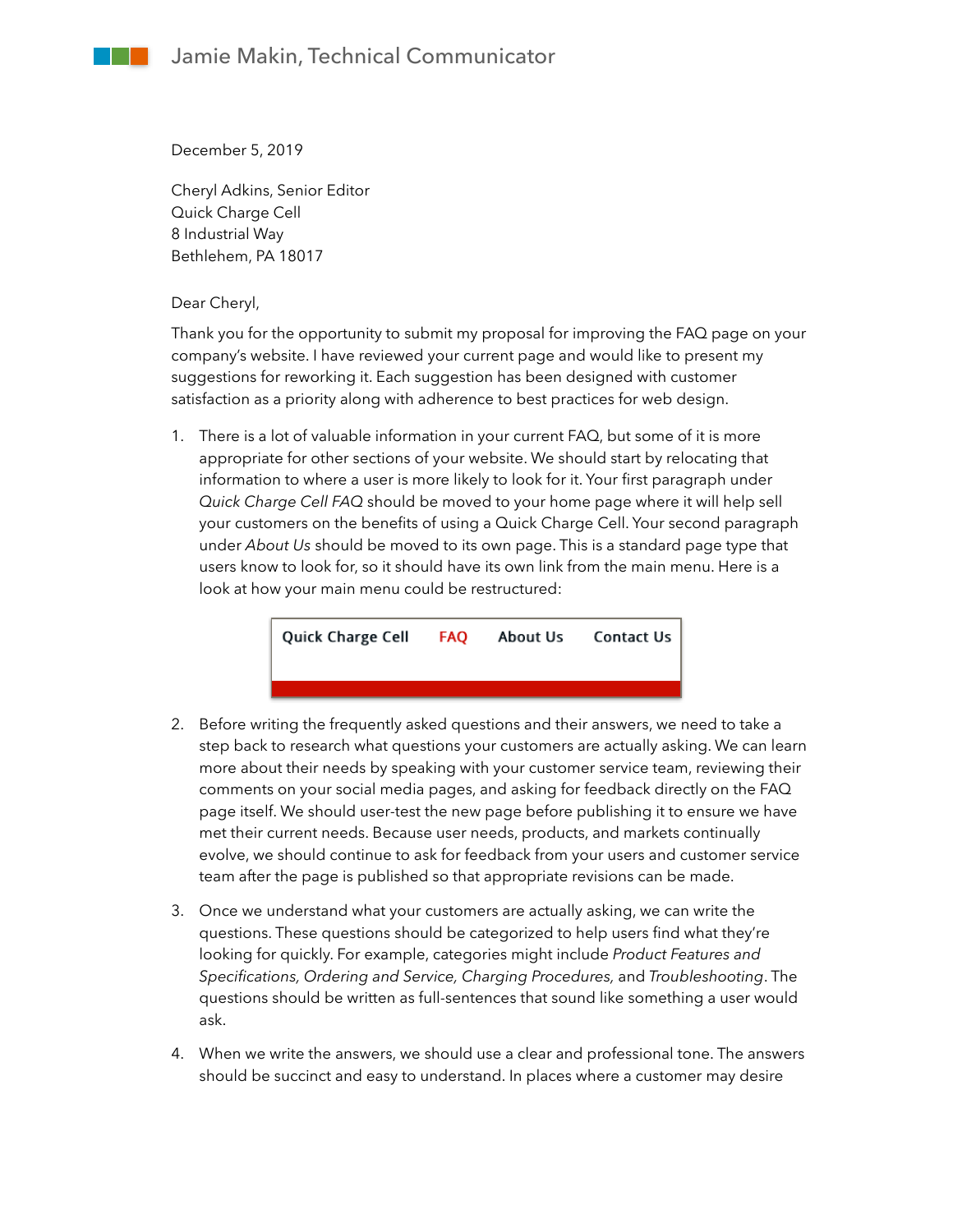more information beyond the basic answer, we should provide a link to another page where they can read more if they desire. We should enlist the help of your engineering team to ensure that we provide accurate answers for the product questions. Your sales and marketing teams can help us provide the correct sales and service answers, and a copyeditor should review our work before publication.

5. The elements on the new page should be styled to establish a clear hierarchy of information. This will make reading easier on the users' eyes and help them find what they're looking for quickly. Category headers should be bolder and larger than the questions and answers. Spacing and indentation between these elements will establish their relationship to each other, and we will select fonts and colors consistent with your company's branding. Here is one way to style this information for readability:

| <b>Product Features and Specifications</b>                                                             |  |  |
|--------------------------------------------------------------------------------------------------------|--|--|
| First question about the QCC.                                                                          |  |  |
| Answer to the first question about the QCC.                                                            |  |  |
| Second question about the QCC.                                                                         |  |  |
| Answer to the second question about the QCC along with a bullet-point list to facilitate<br>reading:   |  |  |
| · Bullet Point 1<br>· Bullet Point 2<br>· Bullet Point 3                                               |  |  |
| <b>Ordering and Service</b>                                                                            |  |  |
| First question about ordering the QCC.                                                                 |  |  |
| Answer to the first question about ordering the QCC, along with a numbered list of steps to<br>follow: |  |  |
| 1. Step 1<br>2. Step 2<br>3. Step 3                                                                    |  |  |
| Second question about ordering the QCC                                                                 |  |  |
| Answer to the second question about ordering the QCC.                                                  |  |  |

6. When a question's answer includes a link to a page with more information, the link text needs to informs the users of what to expect if they click the link. For example, link text that says Explore the Quick Charge Cell's features is more likely to compel a user to click the link than displaying the page's full URL or using the uninformative Click Here link text. This approach also helps users who rely on a screen reader.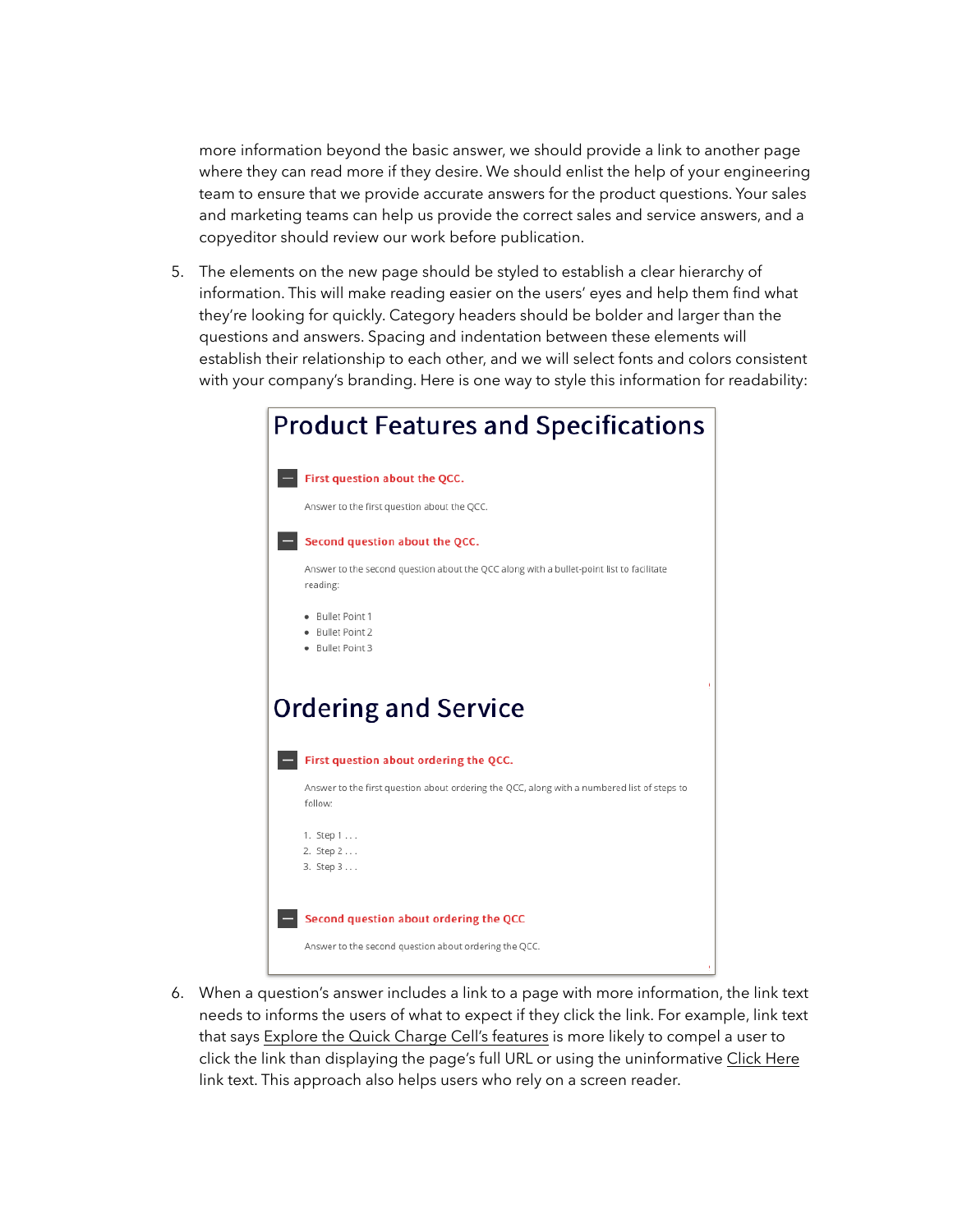- 7. FAQ pages for products such as smartphones are often lengthy which can make page navigation difficult. To assist users in finding what they need, clear navigation links should be included within the FAQ page. The top of the FAQ page should include links to each category of questions. After the answer to each question, there should be a Back to Top of Page link for users who need to find answers to more questions.
- 8. Your current FAQ does not offer potential customers the means to order the QCC when it's in stock or to get on your waiting list when it's out of stock. Your current wording conveys too much uncertainty about the QCC's availability. The text should be rewritten to avoid discouraging shoppers. For example, you could write something like, "We regret that our popular QCC is currently sold out, but you can reserve one from our next production run by getting on our waiting list. We anticipate having more QCC's ready to ship within the next two weeks." Below this answer, you can offer a short form to enable an interested shopper to submit their information.
- 9. Your current FAQ does not offer a means for a user to submit their photo to get their \$10 coupon code. The vague instruction to "send it in" should be replaced with a short form that lets them drag and drop their photo and enter the email or cell number where they want to receive the code. We should also confer with your legal department as to whether there need to be any disclaimers or consents regarding your use of the photos they submit.
- 10. While your FAQ strives to answer the common questions your customers have, there are still going to be times they need to reach out to you directly for additional help. It is important to make it easy for them to contact you. Your FAQ should link to your *Contact Us* page that provides several ways they can reach you - phone, email, online chat, social media, mailing address, etc. Here's an example of what your contact form could look like:

| How can we help?<br>We're here to help you love your Quick Charge Cell as much as we love ours. If you<br>haven't found what you're looking for on this site, send us a message to let us know how<br>we can help.<br>Your Name (required) | <b>ABOUT THIS SITE</b><br>Stay charged up and get the most out of<br>life with Quick Charge Cell! Our website<br>is designed to help you learn about our<br>innovative smartphone, and join the<br>growing ranks of users who cut the cord<br>with their sad, old cell phone chargers. |
|--------------------------------------------------------------------------------------------------------------------------------------------------------------------------------------------------------------------------------------------|----------------------------------------------------------------------------------------------------------------------------------------------------------------------------------------------------------------------------------------------------------------------------------------|
| Your Email (required)<br>Category<br>Product Information<br>$\frac{1}{\sqrt{2}}$<br>How can we help you?                                                                                                                                   | <b>FIND US</b><br>Phone<br>888.555.8181<br>Address<br>8 Industrial Way<br>Bethlehem, PA 18017<br>Hours<br>Monday-Friday: 9:00AM-5:00PM<br>Saturday & Sunday: 11:00AM-3:00PM                                                                                                            |
| Send                                                                                                                                                                                                                                       |                                                                                                                                                                                                                                                                                        |